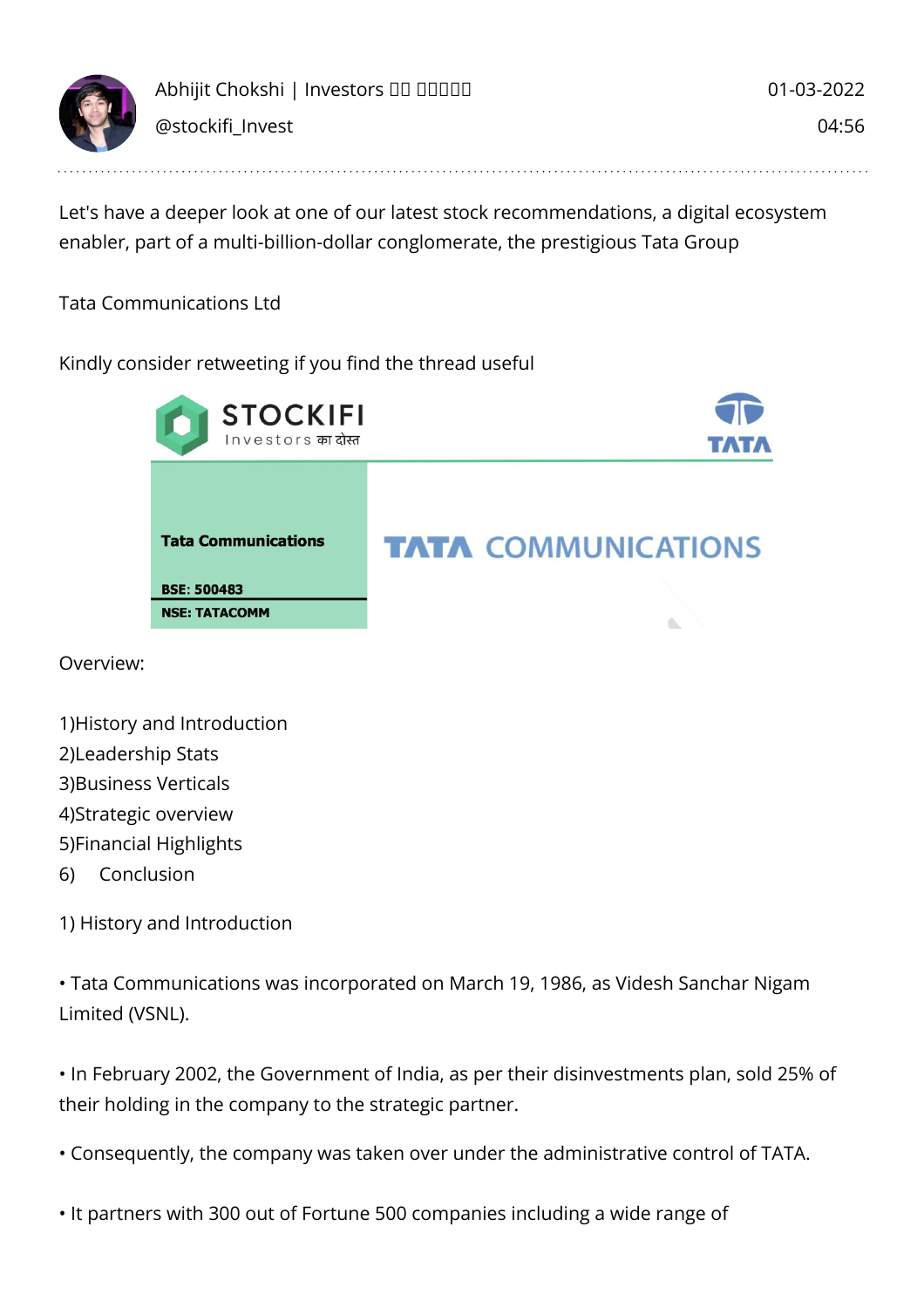communication, collaboration, cloud, mobility, connected solutions, network, and data center services.

| 12,000+<br>employees<br>worldwide | $37+$<br>diverse<br>nationalities |
|-----------------------------------|-----------------------------------|
| $200+$                            | $-7,000+$                         |
| countries                         | <b>CUStomers</b> (including       |
| of operation                      | 300 of the Fortune 500)           |
| $50+$                             | Top                               |
| entities across                   | percentile                        |
| the globe                         | of NPS <sup>®</sup>               |

2) Leadership Stats

• Its global network includes one of the most advanced and largest submarine cable networks.

• It is in the Top 5 IP providers on 5 continents and offers public and private network connectivity to more than 240 countries and territories.

• It carries 30% of the global internet route, connects 4 of 5 global mobile subscribers and it is a number 1 wholesale voice provider.

- 30% of Global internet routes are carried by them
- They are #1 in Enterprise data and colocation services in India
- 60% of Cloud giants are connected to their businesses through Tata Comm
- 4 out of 5 Global mobile subscribers are connected through their network

• They are globally number 1 Wholesale voice provider submarine cable owner on-net mobile signaling

3) Business Verticals

• Company's business is divided into 3 segments:

1) Data Business (~75% of revenue): includes global point-to-point and multi-point core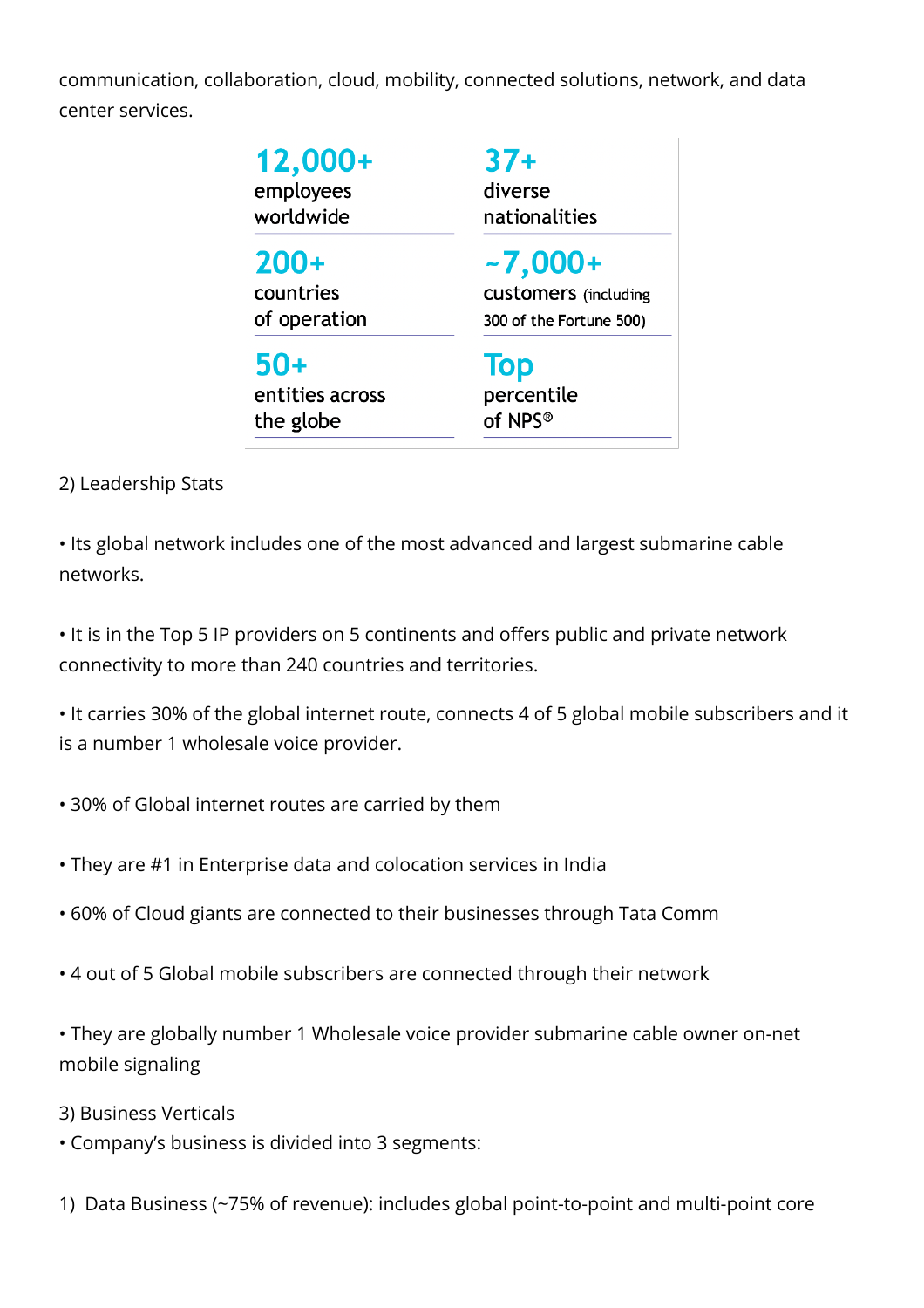networking services including WAN Ethernet, Global VPN, and International private lines spanning over 100 countries.

| <b>CUSTOMER DRIVERS</b>                   | <b>Enabling borderless</b><br>growth | <b>Boosting product innovation</b><br>and customer experience                                        | <b>Enhancing productivity</b><br>and efficiency   | <b>Building agility</b>             | <b>Managing risk</b>           |
|-------------------------------------------|--------------------------------------|------------------------------------------------------------------------------------------------------|---------------------------------------------------|-------------------------------------|--------------------------------|
| <b>PLATFORMS</b><br><b>AND EXPERIENCE</b> | intimacy<br>Custome                  | Mobility and IOT<br>$\leftarrow$ $\leftarrow$ $\leftarrow$<br><b>Next generation</b><br>connectivity | ₩<br>Collaboration<br>Cloud, edge<br>and security | <b>NetFoundry</b><br>Voice<br>$M$ . | Services Wrap                  |
| <b>COMMITMENTS</b>                        | S<br>Sustainability                  |                                                                                                      | Innovation                                        | 第                                   | <b>Artificial Intelligence</b> |

- Its 2 major customer segments include:
- (a) Large enterprise customers, and
- (b) Telecom Service Providers.

• Digital Platforms provides Cloud Hosting, Security, SDWAN, UCaaS, SIP connect, Micro Teams Solution, Cisco powered solutions.



It also provides a Media ecosystem in all segments of media and entertainment, including gaming, sports, news, cable, OTT, and broadcasting.

2) Voice Business (15% of revenue): It is the world's largest wholesale voice provider, carrying over a billion minutes a week.

• Through its 1600+ telecom partnerships its network handles 1 out of every 10 international calls and connects more than 70% of the world's mobile carriers.

3) Others (10% of revenue):

It has an ATM network subsidiary in India (Tata Communications Payment Solutions Ltd)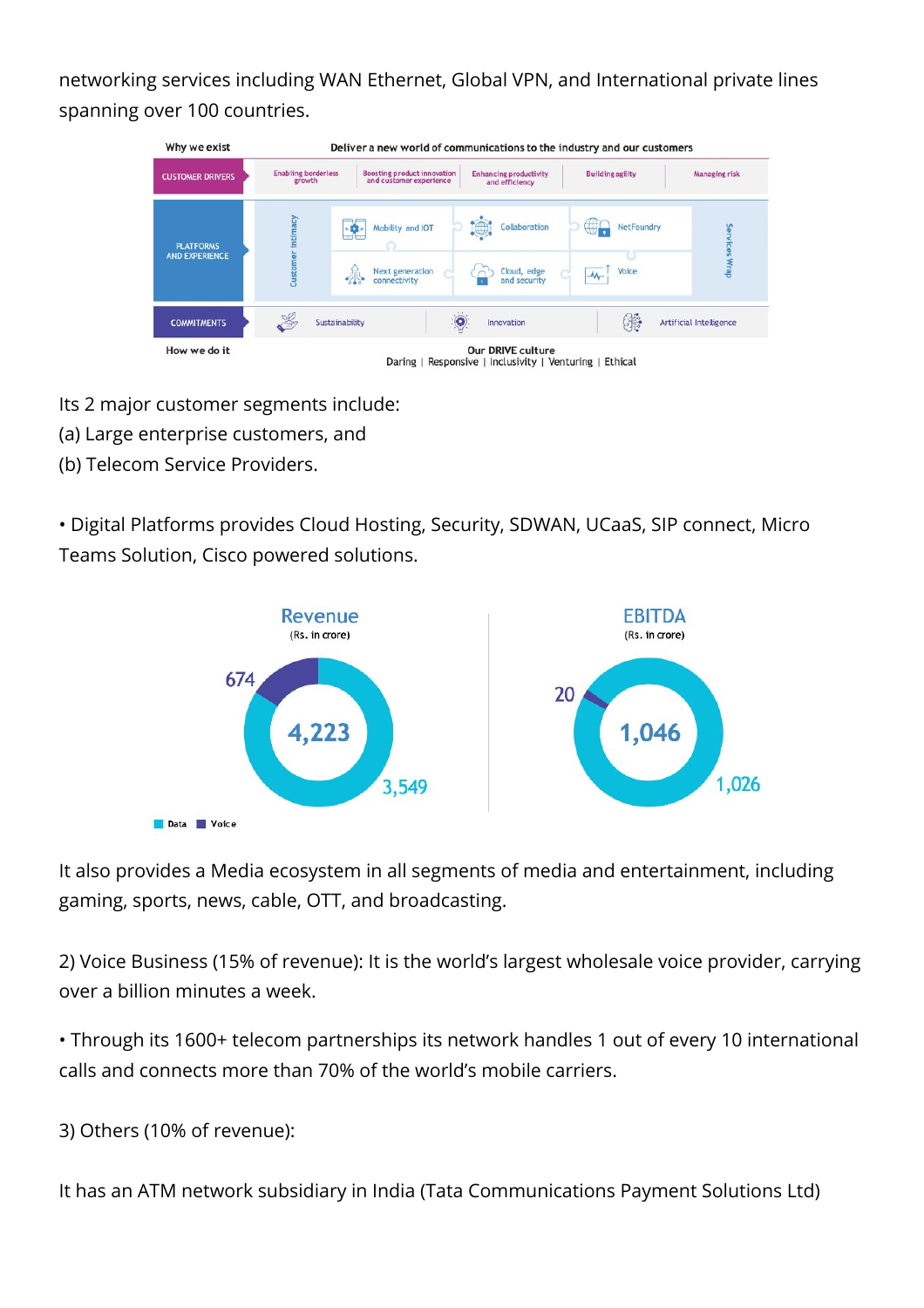And a network management outsourcing subsidiary that supports global service providers (Tata Communications Transformation Services Ltd.)

They also receive rental income from some of their land parcels and buildings, which are let out for various commercial purposes.

Key Clients:

Dabur, HCL, Federal Bank, Indiabulls, Aditya Birla, Spicejet, HP Petrofac, etc.

Govt Stake Sale:

In 2021, the Government of India divested its entire shareholding of 26.12% in the Company by an offer for sale of which 10% sold to Panatone Finvest (Promoter)

• Land Parcel

A surplus land parcel of 740 Acre was demerged into Hemisphere Properties India Limited, which is 50.12% owned by GoI and 23% by Tata Group.

The company had a total land parcel of ~1496 Acre, now it has left 756 Acre of land on the book.

## 4) Strategic overview

The following 6 are the key pillars that will significantly contribute to their growth in revenue:

- 1) Mobility & IoT,
- 2) Collaboration,
- 3) Next Generation Connectivity,
- 4) Cloud,
- 5) Edge & Security,
- 6) Voice and NetFoundry

We facilitate businesses to pursue digital transformation through navigating new and emerging technologies, to transition seamlessly into a more intelligent future.

Platform economy 7 of 10 Most valuable companies based on platforms (Source: Bloomberg and Google)

Of the IT spending will shift to the

Managed services 11.2% Growth of global managed services between 2021 and 2026 (Source: Mordor Intelligence)

**Hybrid SDN** 60% Of enterprises will have implemented SD-WAN by 2024 (Source: Gartner)

Enterprise mobility 5.8 billion Mobile subscriptions by 2025 (Source: GSMA Intelligence)

Cybersecurity awareness 10.1% CAGR (2020-25) for End-user spend for information security & risk mgmt (Source: Gartner)

Internet of Things (IoT) 73.1 ZB Data will be generated globally, by 55.7 billion IoT devices by 2025 (Source: IDC)

Artificial Intelligence (AI) 30% of organizations planned to increase Al investments in 2020 (Source: Gartner)

(Source: Gartner)

Cloud computing

45%

cloud by 2024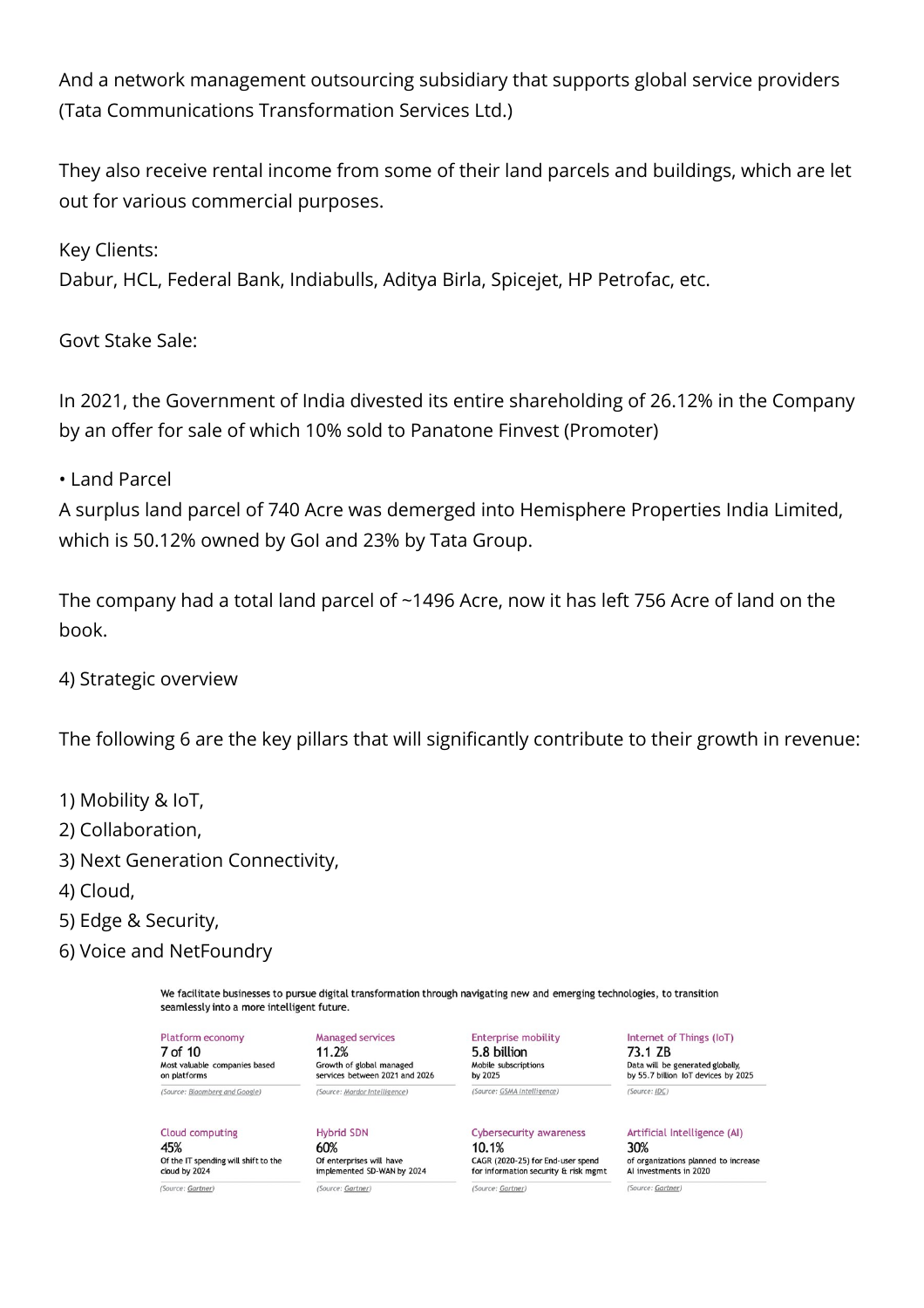Growing data business:

The data business is expected to benefit from increasing offtake of data and TCLs position as world's leading provider of wholesale data and mobile signaling services.

This Growth has helped partially offset the decline in revenue from the voice segment.

India IoT:

Their Internet of Things has been focused on the Indian market and is now poised to explore international opportunities.

They are playing a pivotal role in the digital transformation of Enterprises and the smart utility of the Government's Smart City programs.

**NetFoundry** 

The platform eliminates the complexity and cost of traditional business networking.

It spurs innovation by enabling customers to programmatically embed private networking into their applications and solutions, with application providers, cloud and system integrators.

Media And Entertainment Services

Their world-leading Video Connect Network and cloud-based Media Ecosystem enables the entire content pipeline from origination to distribution and connects content producers with technology providers, distributors, and consumers.

Tata Communications has supported global distribution of:

- Over 9,000 live events
- 700 TV channels
- 60,000 hours of live events
- Reaching 2 billion+ sports fans across various broadcast platforms
- 5) Financial Highlights
- Consistent strong growth in Data Business despite industry challenges
- Data business growth is compensating for the decline in Voice business